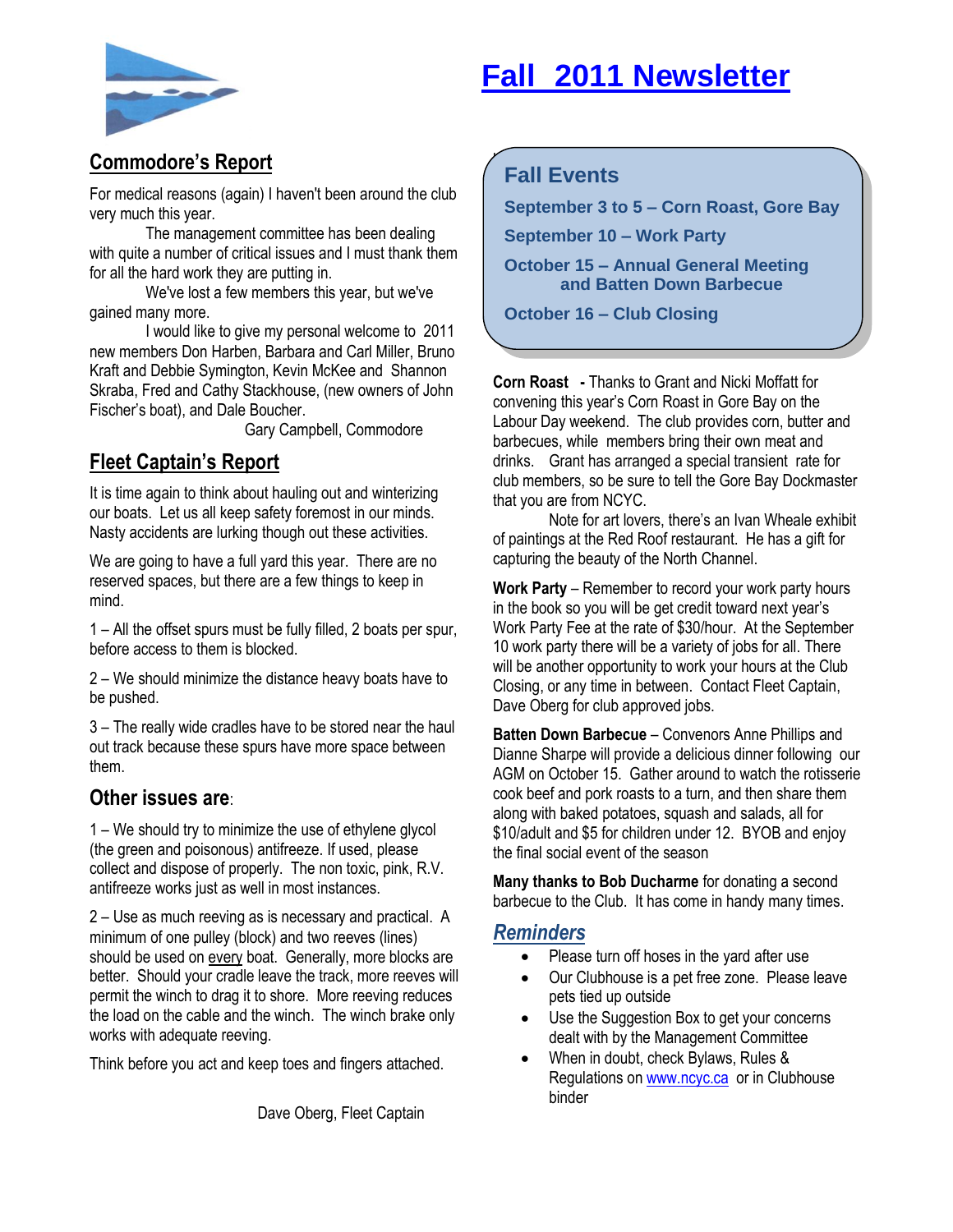### *Pirate Invasion on Family Fun Day!*

Pirates raised the Jolly Roger on our flagpole and invaded NCYC on Saturday, August 20, Family Day.



After lunch, judges Cheryl Girard, Gilda Marquette and Norma Young added up the scores for the best headgear, weaponry, jewelry and language to award prizes for the most fearsome pirates to Pat Ferguson and John Marquette (adults), Deanna Rodgers (teen) and Duncan, child pirate.



A group of Nasty Pirates (Ray Girard, Bruce Gervais, Jeff Park) were successfully held off, then later captured one by one and tossed into the brig, where each was forced to reveal a clue to the buried treasure, and a key to the Treasure Chest.



Clues led to a cache of gold covered chocolate coins buried in the sand - their first reward.

Then came a break for Laser races, where **Rob**  and **Caleb Smith** successfully defended their championship, closely challenged by **Simon Fortin**, just seven seconds behind. There were several contestants for the prize in the kayak race, won by **Terry Rodgers** .

 The key challenge, an activity where ten locks had to be opened by a bunch of keys with no more than three misses, had tie winners, with two perfect scores for **Paul** and **Terry Rodgers**.

Supper of hamburgers, hotdogs, potato salad and veggies all provided by **Karen Park** was followed by opening the treasure chest with one of the captured keys. It revealed enough prizes for all the young pirates.

A wonderful Family Day, and kudos to all NCYC pirates, young and not so young, who came in amazing costumes, got into the spirit, and had a ball! **Daryl** and **Karen Park**, assisted by their son **Jeff** did a wonderful job of convening it.

They passed the torch to **Rob Smith**, who has great ideas for next year's Family Day. Let's keep the ball rolling!

**Sunday's Cruiser Racers** were undaunted by threatened showers, and eight yachts left the dock after Bob Legault's Skipper's meeting. Perfect Peace was on station as the start and finish boat, and despite light winds and a few raindrops, five boats finished the shortened course.. The winner was **Bob Legault** with crew **Chris**